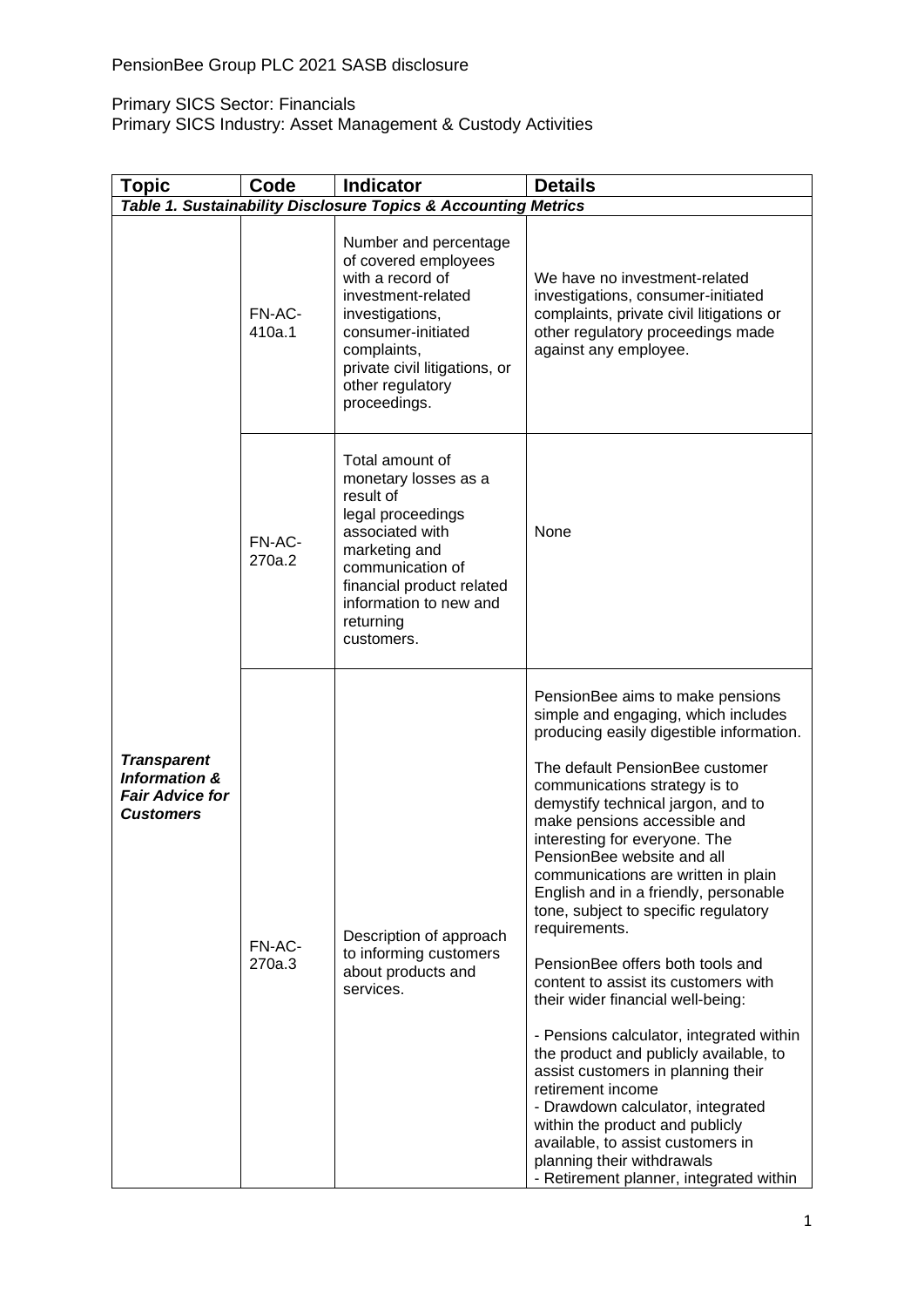|                                                    |                  |                                                                                                                                                                          | the product and linked to live pension<br>accounts, to assist customers in<br>understanding their projected<br>retirement income based on their<br>balance, age, and contributions.<br>Customers can use sliders to set<br>retirement age, desired income, and<br>contribution amounts to see how long<br>their projected income will last once<br>they retire.<br>- Blog, with easy-to-read financial<br>content on a range of topics<br>- Pensions Explained Centre, with<br>easy-to-understand explanations of<br>technical pensions concepts<br>- YouTube video series; Pensions 101<br>a video series designed to help us all<br>make better sense of pensions<br>Each customer who joins PensionBee<br>receives their own named BeeKeeper.<br>BeeKeepers provide telephone,<br>livechat and email support and are<br>available to answer any questions a<br>customer might have about our<br>product or service.<br>PensionBee charges a single and<br>transparent annual management fee.<br>Unlike other providers, our all-in fee<br>including underlying fund fees. There<br>are no exit fees, contribution fees or<br>withdrawal fees. |
|----------------------------------------------------|------------------|--------------------------------------------------------------------------------------------------------------------------------------------------------------------------|--------------------------------------------------------------------------------------------------------------------------------------------------------------------------------------------------------------------------------------------------------------------------------------------------------------------------------------------------------------------------------------------------------------------------------------------------------------------------------------------------------------------------------------------------------------------------------------------------------------------------------------------------------------------------------------------------------------------------------------------------------------------------------------------------------------------------------------------------------------------------------------------------------------------------------------------------------------------------------------------------------------------------------------------------------------------------------------------------------------------------------------------------|
| <b>Employee</b><br>Diversity &<br><b>Inclusion</b> | FN-AC-<br>330a.1 | Percentage of gender<br>and racial/ethnic group<br>representation for (1)<br>executive management,<br>(2) non-executive<br>management, (3)<br>professionals, and (4) all | Gender representation of global<br>employees<br>• Executive management: 50% female<br>50% male<br>• Non-executive management: 30%<br>female 70% male<br>• All employees: 50% female 50%<br>male<br>Racial/ethnic representation of global<br>employees<br>• Executive management: 13% Asian<br>or Asian British, 13% Black, African,                                                                                                                                                                                                                                                                                                                                                                                                                                                                                                                                                                                                                                                                                                                                                                                                             |
|                                                    |                  | other employees                                                                                                                                                          | Caribbean or Black British, 74% White<br>• Non-executive management: 19%<br>Asian or Asian British, 6.5% Black,<br>Caribbean or Black British, 6.5%<br>Hispanic or Latinx, 3% Mixed or                                                                                                                                                                                                                                                                                                                                                                                                                                                                                                                                                                                                                                                                                                                                                                                                                                                                                                                                                           |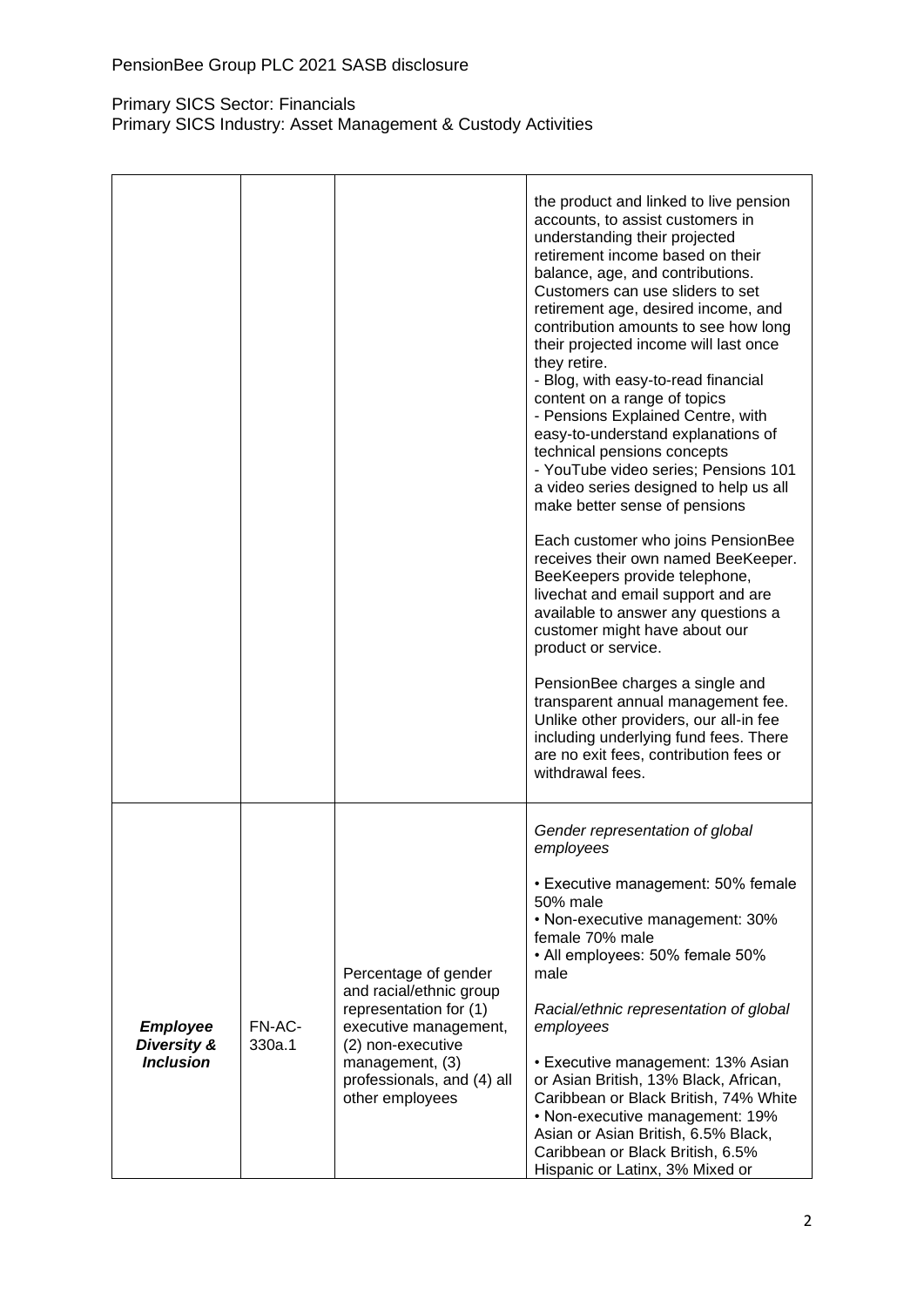|                                                                                                                                                                   |                  |                                                                                                                                                                                                                       | Multiple Ethnic Groups, 68% White<br>• All employees: 10% Asian or Asian<br>British, 17% Black, Caribbean or Black<br>British, 3% Hispanic or Latinx, 10%<br>Mixed or Multiple Ethnic Groups, 58%<br>White, Other Ethnic Groups 1%, No<br>response 1%                                                                                                                                                                                                                                                                                                                                                                                                                                                                                    |
|-------------------------------------------------------------------------------------------------------------------------------------------------------------------|------------------|-----------------------------------------------------------------------------------------------------------------------------------------------------------------------------------------------------------------------|------------------------------------------------------------------------------------------------------------------------------------------------------------------------------------------------------------------------------------------------------------------------------------------------------------------------------------------------------------------------------------------------------------------------------------------------------------------------------------------------------------------------------------------------------------------------------------------------------------------------------------------------------------------------------------------------------------------------------------------|
|                                                                                                                                                                   | FN-AC-<br>410a.  | Amount of assets under<br>management, by<br>asset class, that employ<br>(1) integration of<br>environmental, social,<br>and governance (ESG)<br>issues, (2) sustainability<br>themed investing, and<br>(3) screening. | PensionBee does not undertake<br>investment management activities,<br>preferring to partner with world-class<br>institutions who are capable of<br>delivering the best possible solutions<br>for its customer base. PensionBee's<br>existing funds are provided by<br>BlackRock, State Street, Legal &<br>General Investment Management and<br><b>HSBC</b><br>Amount of assets under management<br>that employ:<br>(1) integration of ESG issues: 93% of<br>total AUA<br>(2) sustainability themed investing:<br>11% of total AUA<br>(3) screening: 93% of total AUA<br>PensionBee seeks screens where both<br>the asset class and the plan<br>investment objectives allow it.                                                           |
| <b>Incorporation</b><br>of<br>Environmental,<br>Social, and<br>Governance<br><b>Factors in</b><br><b>Investment</b><br><b>Management &amp;</b><br><b>Advisory</b> | FN-AC-<br>410a.2 | Description of approach<br>to incorporation of<br>environmental, social,<br>and governance (ESG)<br>factors in investment<br>and/or wealth<br>management processes<br>and strategies.                                 | As a result of index-based investing,<br>our customers are the owners of<br>thousands of companies around the<br>world. At PensionBee we believe in the<br>engagement with consequences<br>approach.<br>This means we want to work with all<br>companies to help them become better<br>corporate citizens and create an<br>investment system that rewards<br>positive impact to the planet and<br>society.<br>However, there will always be some<br>companies that it is not possible to<br>engage with. This is as a result of their<br>business activities, such as the<br>manufacture of weapons expressly<br>intended to harm civilians, or because<br>they continually break international<br>norms in line with the United Nations |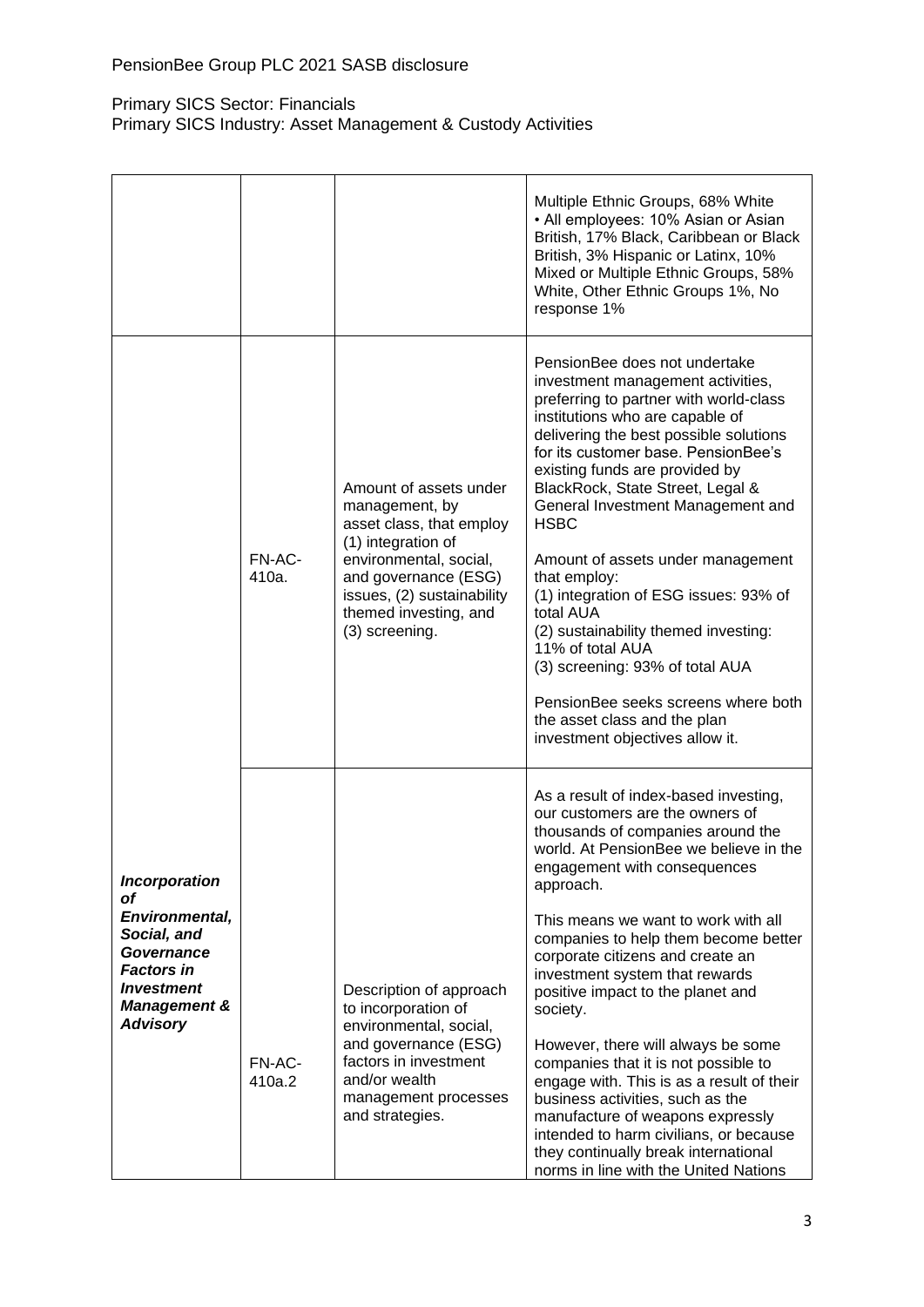|  | Global Compact (UNGC).                                                                                                                                                                                                                                                                                                                                                                                                                                                                                                                                                                                 |
|--|--------------------------------------------------------------------------------------------------------------------------------------------------------------------------------------------------------------------------------------------------------------------------------------------------------------------------------------------------------------------------------------------------------------------------------------------------------------------------------------------------------------------------------------------------------------------------------------------------------|
|  | We seek to apply baseline ESG<br>exclusionary screens where both the<br>asset class and the plan investment<br>objectives allow it. This means firstly<br>that screens can be applied to equities<br>and fixed income but cannot yet as<br>easily be applied to gilts, government<br>bonds, cash or alternative investments<br>such as commodities or REITs.<br>Secondly, this means that another<br>objective, such as values-based<br>investing, will take precedence over<br>any screens.                                                                                                           |
|  | We have worked with our asset<br>managers to introduce ESG screening<br>for violators of the UNGC and<br>controversial weapons companies.                                                                                                                                                                                                                                                                                                                                                                                                                                                              |
|  | The equity and fixed income portions<br>of four plans are fully screened for<br>violators of the UNGC and<br>manufacturers of controversial<br>weapons. These are: the Tailored<br>Plan, Tracker Plan, Fossil Fuel Free<br>Plan and Pre-Annuity Plan and they<br>represent over 93% of the asset base.                                                                                                                                                                                                                                                                                                 |
|  | In addition to the baseline screens, we<br>are reducing our overall exposure to<br>tobacco and thermal coal over time.<br>The Tailored Plan, our largest plan by<br>customers and assets, is also >98%<br>screened for tobacco, thermal coal,<br>civilian firearms and nuclear weapons.<br>Our asset managers use FTSE and<br>MSCI definitions for their exclusions.                                                                                                                                                                                                                                   |
|  | Our sustainable option, the Fossil Fuel<br>Free Plan was created and introduced<br>in direct response to customer demand<br>in 2020 and is the first mainstream<br>plan of its type. The Fossil Fuel Free<br>Plan screens out companies with<br>proven or probable fossil fuel reserves<br>and companies that provide services<br>to the fossil fuel industry along with<br>tobacco companies, controversial<br>weapons companies and UNGC<br>violators. The index it tracks tilts<br>towards Paris-aligned companies<br>using a Transition Pathway Initiative<br>methodology. We introduced this plan |
|  |                                                                                                                                                                                                                                                                                                                                                                                                                                                                                                                                                                                                        |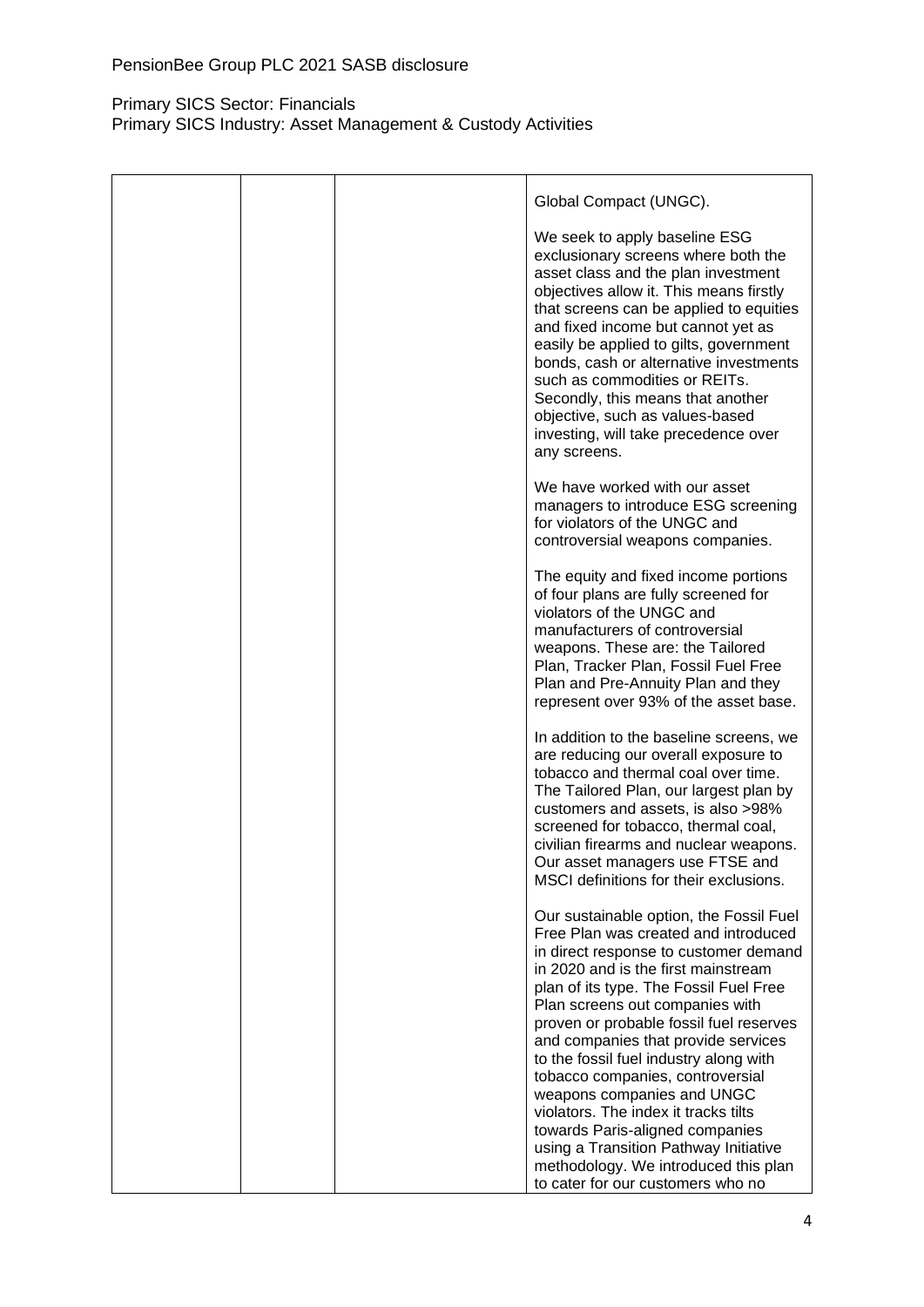|                                  |                  |                                                                                                                                                                                                                                                                                 | longer believe that engaging with oil<br>companies is possible or desirable.                                                                                                                                                                                                                                                                                                                                                                                                                                                                                                                                                           |
|----------------------------------|------------------|---------------------------------------------------------------------------------------------------------------------------------------------------------------------------------------------------------------------------------------------------------------------------------|----------------------------------------------------------------------------------------------------------------------------------------------------------------------------------------------------------------------------------------------------------------------------------------------------------------------------------------------------------------------------------------------------------------------------------------------------------------------------------------------------------------------------------------------------------------------------------------------------------------------------------------|
|                                  |                  |                                                                                                                                                                                                                                                                                 | At this stage in our development, we<br>invest via pooled funds, and this<br>means we are not given individual<br>voting rights for the underlying<br>customer assets. Our managers use<br>direct engagement before votes to<br>advance material sustainability insights<br>to enhance long-term risk adjusted<br>return and then block vote across all<br>the assets.                                                                                                                                                                                                                                                                 |
|                                  | FN-AC-<br>410a.3 | Description of proxy<br>voting and investee<br>engagement policies and<br>procedures                                                                                                                                                                                            | Our approach to active ownership is to<br>engage regularly with the investment<br>stewardship teams of our managers to<br>articulate our views and expectations.<br>We do this with the purpose of driving<br>up levels of transparency and<br>accountability around their direct<br>engagement activities, applying<br>scrutiny to their voting record and<br>demonstrating our commitment to<br>active ownership. We also seek to<br>drive good corporate behaviour.<br>Where their voting record is not<br>consistent with the interests of our<br>customers or with long-term returns,<br>we seek full and satisfactory rationale. |
|                                  | FN-AC-<br>510a.1 | Total amount of<br>monetary losses as a<br>result of<br>legal proceedings<br>associated with fraud,<br>insider trading, anti-trust,<br>anti-competitive<br>behaviour, market<br>manipulation,<br>malpractice, or<br>other related financial<br>industry laws or<br>regulations. | <b>None</b>                                                                                                                                                                                                                                                                                                                                                                                                                                                                                                                                                                                                                            |
| <b>Business</b><br><b>Ethics</b> | FN-AC-<br>510a.2 | Description of whistle-<br>blower policies and<br>procedures.                                                                                                                                                                                                                   | PensionBee is committed to creating<br>an environment that promotes open<br>communication and allows every<br>employee to discuss any problem they,<br>or another employee, may have<br>relating to work and working                                                                                                                                                                                                                                                                                                                                                                                                                   |